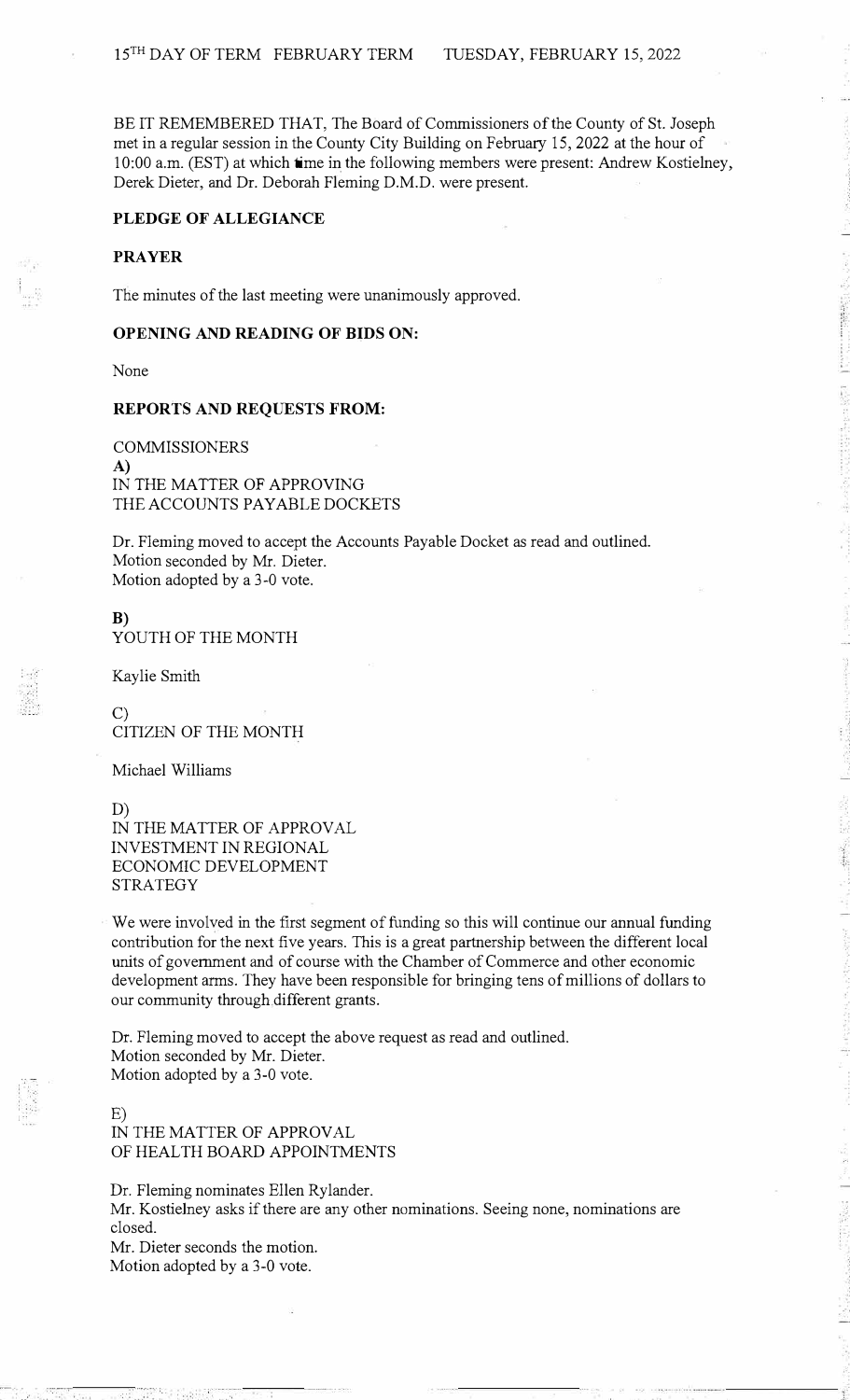#### F)

# IN THE MATTER OF APPROVAL OF HOTEL MOTEL APPOINTMENTS

Dr. Fleming nominates Mickey Kidder.

Mr. Kostielney asks if there are any other nominations. Seeing none, nominations are closed.

Mr. Dieter seconds the motion. Motion adopted by a 3-0 vote.

G)

IN THE MATTER OF APPROVING BILLS PASSED BY THE ST. JOSEPH COUNTY COUNCIL

BILL NO. ORDINANCE NO.

10-22 15-22

Establishing IT salaries.

Dr. Fleming moved to accept the above request as read and outlined. Motion seconded by Mr. Dieter. Motion adopted by a 3-0 vote.

11-22 16-22

Establishing County Council salaries.

Dr. Fleming moved to accept the above request as read and outlined. Motion seconded by Mr. Dieter. Motion adopted by a 3-0 vote.

07-22 17-22

Establishing Coroner salaries. Steve Dalton, County Financial advisor. This was to bring these positions to the minimum pay for full-time personnel.

Dr. Fleming moved to accept the above request as read and outlined. Motion seconded by Mr. Dieter. Motion adopted by a 3-0 vote.

08-22 18-22

Establishing PSAP salaries.

Ray Schultz, PSAP Director.

This was an oversight during the budgeting process. When it was caught it was to late to amend this. The position was already accounted for in health insurance and all taxes it was just not funded in the line item.

Dr. Fleming moved to accept the above request as read and outlined. Motion seconded by Mr. Dieter. Motion adopted by a 3-0 vote.

09-22 19-22

Establishing Health Department salaries.

Dr. Fleming moved to accept the above request as read and outlined.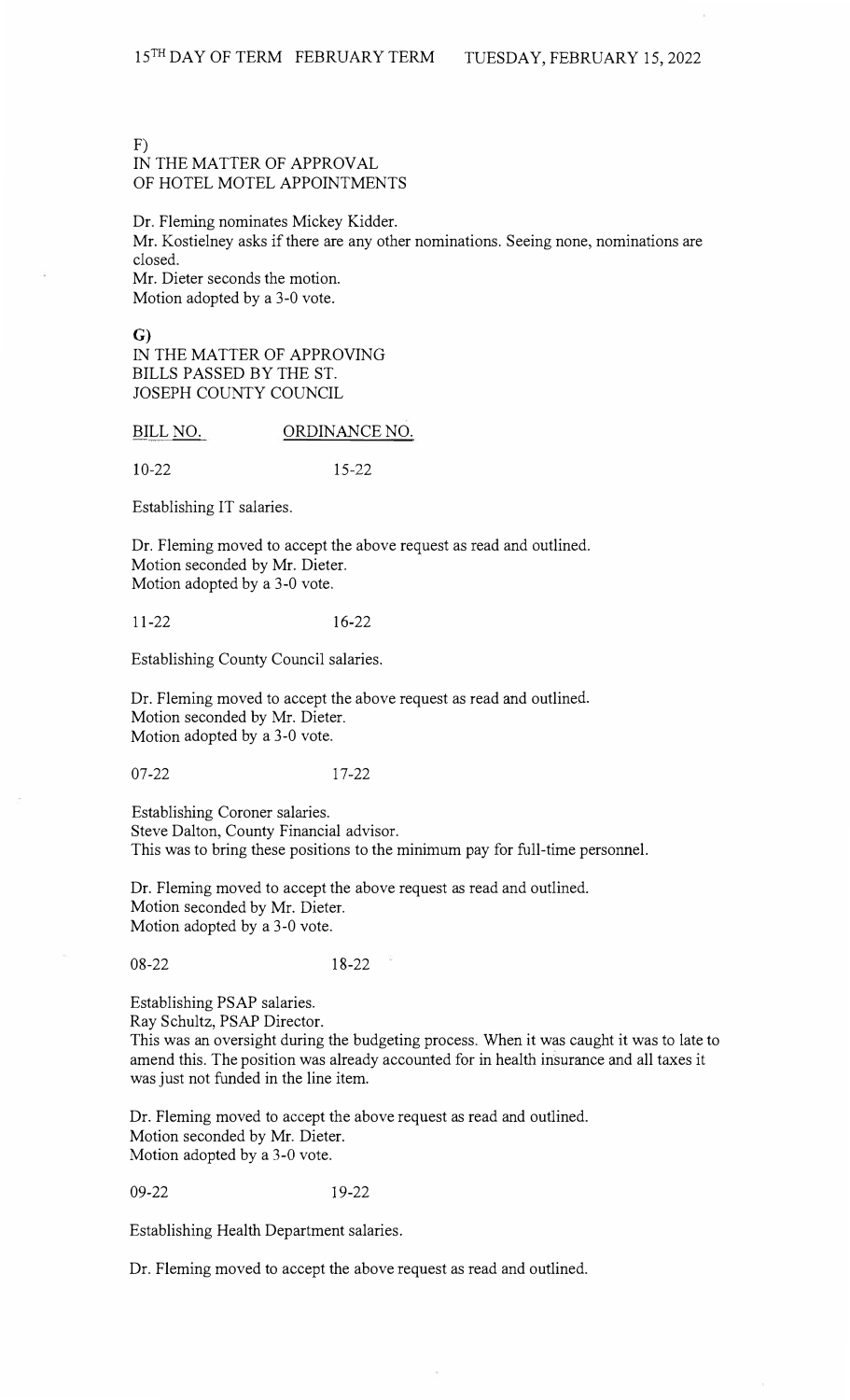Motion seconded by Mr. Dieter. Motion adopted by a 3-0 vote.

06-22 20-22

Monthly transfer and appropriation.

Dr. Fleming moved to accept the above request as read and outlined. Motion seconded by Mr. Dieter. Motion adopted by a 3-0 vote.

16-22 21-22

Appropriation from the hotel motel tax to the Potawatomi Zoo.

Dr. Fleming moved to accept the above request as read and outlined. Motion seconded by Mr. Dieter. Motion adopted by a 3-0 vote.

04-22 38-22

A change to the Area Plan Commission standards.

Dr. Fleming moved to accept the above request as read and outlined. Motion seconded by Mr. Dieter. Motion adopted by a 3-0 vote.

13-22 22-22

This is for the Health Department to establish a behavioral scientist. Mr. Einterz discusses what this entails for this grant and discussions on the rate of pay for this position is held.

Mr. Dieter moved to accept the above request as read and outlined. Motion seconded by Mr. Kostielney. Motion adopted by a 2-1 vote.

14-22 23-22

This is a Data Analyst in the Auditor Office.

Dr. Fleming moved to accept the above request as read and outlined. Motion seconded by Mr. Dieter. Motion adopted by a 3-0 vote.

15-22 24-22

\$125,000 to the Humane Society.

Dr. Fleming moved to accept the above request as read and outlined. Motion seconded by Mr. Dieter. Motion adopted by a 3-0 vote.

17-22 25-22

\$160,000 for Unity Gardens.

Dr. Fleming moved to accept the above request as read and outlined. Motion seconded by Mr. Dieter. Motion adopted by a 3-0 vote.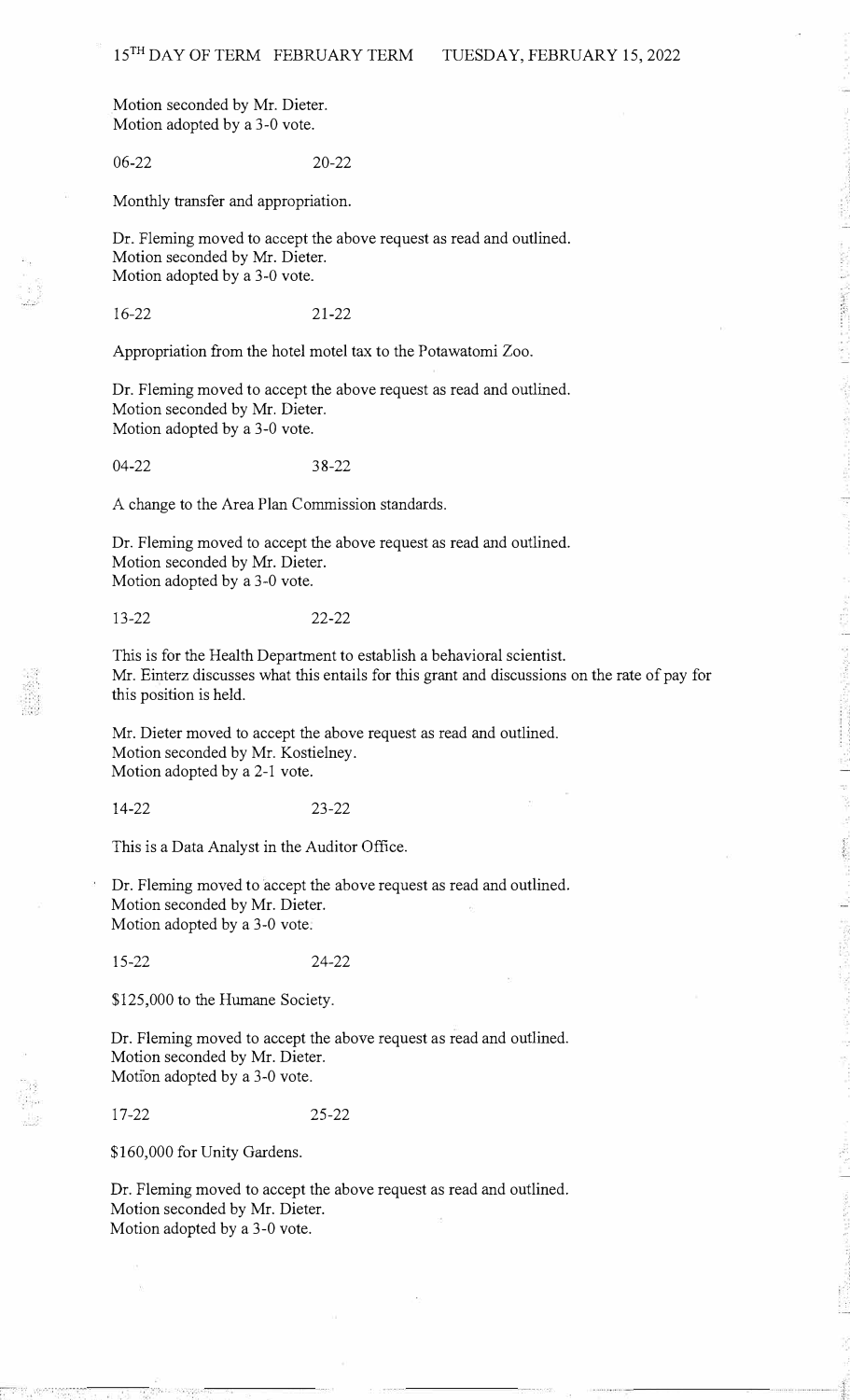18-2226-22

\$500,000 to the Village-to-Village Oasis Project.

Dr. Fleming moved to accept the above request as read and outlined. \$Motion seconded by Mr. Dieter. Motion adopted by a 3-0 vote.

19-22 27-22

\$750,000 to the Youth Services Bureau.

Dr. Fleming moved to accept the above request as read and outlined. Motion seconded by Mr. Dieter. Motion adopted by a 3-0 vote.

20-22 28-22

\$477,000 for technology upgrade for Superior and Circuit Court.

Dr. Fleming moved to accept the above request as read and outlined. Motion seconded by Mr. Dieter. Motion adopted by a 3-0 vote.

21-22 29-22

\$150,000 for Ducomb Center, building and structures.

Dr. Fleming moved to accept the above request as read and outlined. Motion seconded by Mr. Dieter. Motion adopted by a 3-0 vote.

22-2230-22

\$1,000,000 grant for the Center for the Homeless.

Dr. Fleming moved to accept the above request as read and outlined. Motion seconded by Mr. Dieter. Motion adopted by a 3-0 vote.

23-2231-22

\$1,000,000.00 for cultivate food rescue.

Dr. Fleming moved to accept the above request as read and outlined. Motion seconded by Mr. Dieter. Motion adopted by a 3-0 vote.

24-2232-22

\$3,675,000.00 to United Way.

Dr. Fleming moved to accept the above request as read and outlined. Motion seconded by Mr. Dieter. Motion adopted by a 3-0 vote.

26-22 33-22

\$113,741.38 to Warren Township Fire Department.

Dr. Fleming moved to accept the above request as read and outlined. Motion seconded by Mr. Dieter.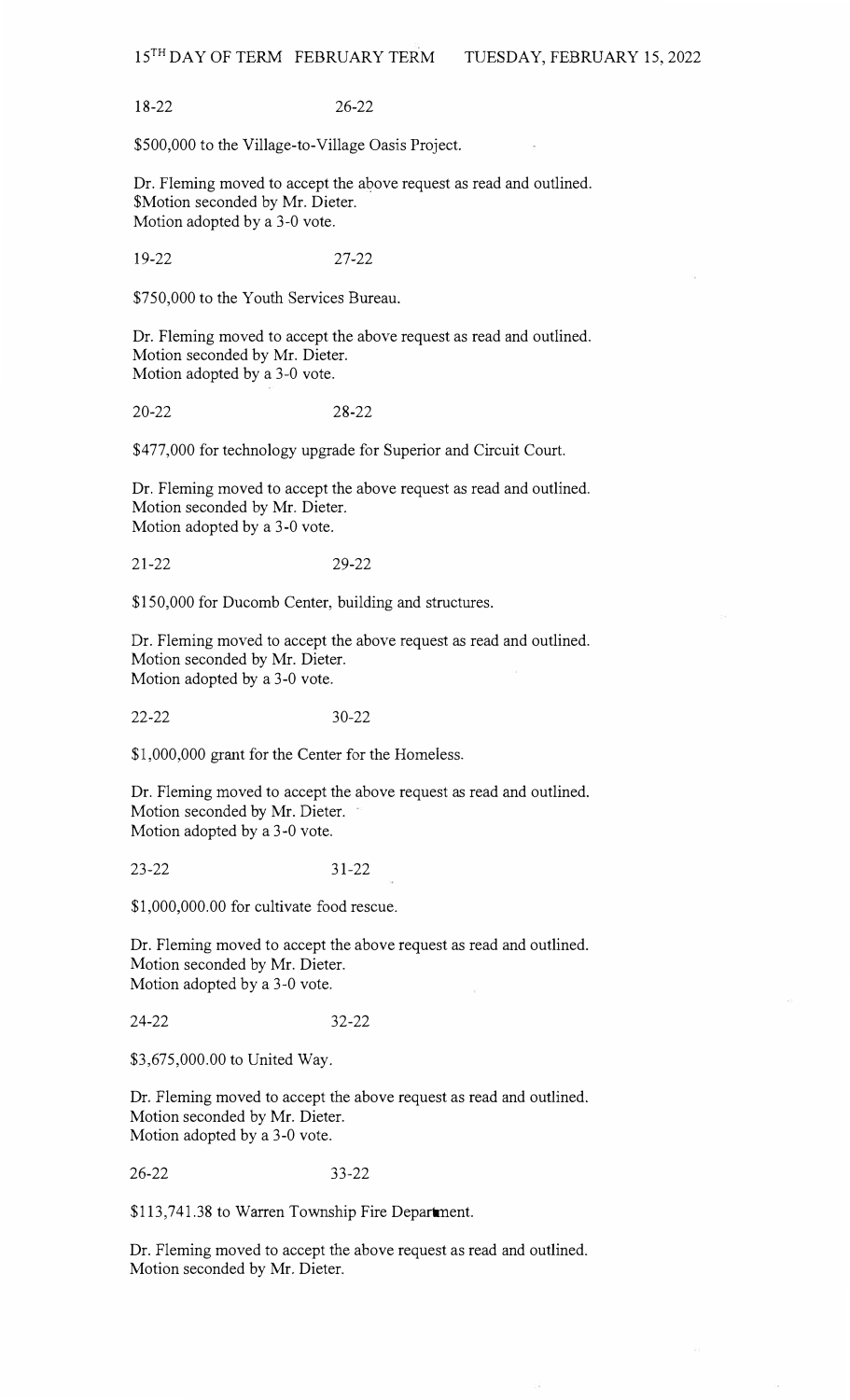Motion adopted by a 3-0 vote.

26-22 34-22

Motels for Now. There are some questions raised with this.

Dr. Fleming moved to veto the above request as read and outlined. Motion seconded by Mr. Dieter. Motion adopted by a 3-0 vote to veto.

Mr. Misch states that there are two other ordinances relating to this and should be addressed now.

These would be for Tulsi Investments LLC and Our Lady of the Road, Inc.

Dr. Fleming moved to veto the above request as read and outlined. Motion seconded by Mr. Dieter. Motion adopted by a 3-0 vote to veto.

27-22 35-22

\$266,700.00 for IPG, Engineering services.

Dr. Fleming moved to accept the above request as read and outlined. Motion seconded by Mr. Dieter. Motion adopted by a 3-0 vote.

H) Approval of American Rescue Plan Act of 2021 Fund Sub-Recipient Agreement – United Way of St. Joseph County, Inc.

Dr. Fleming moved to accept the above request as read and outlined. Motion seconded by Mr. Dieter. Motion adopted by a 3-0 vote.

I) Approval of American Rescue Plan Act of 2021 Fund Sub-Recipient Agreement -Humane Society of St. Joseph, Inc.

Dr. Fleming moved to accept the above request as read and outlined. Motion seconded by Mr. Dieter. Motion adopted by a 3-0 vote.

J) Approval of American Rescue Plan Act of 2021 Fund Sub-Recipient Agreement -Village to Village International, Inc.

Dr. Fleming moved to accept the above request as read and outlined. Motion seconded by Mr. Dieter. Motion adopted by a 3-0 vote.

K) Approval of American Rescue Plan Act of 2021 Fund Sub-Recipient Agreement -Unity Gardens, Inc.

Dr. Fleming moved to accept the above request as read and outlined. Motion seconded by Mr. Dieter. Motion adopted by a 3-0 vote.

L) Approval of American Rescue Plan Act of 2021 Fund Sub-Recipient Agreement -Cultivate Food Rescue

Dr. Fleming moved to accept the above request as read and outlined. Motion seconded by Mr. Dieter. Motion adopted by a 3-0 vote.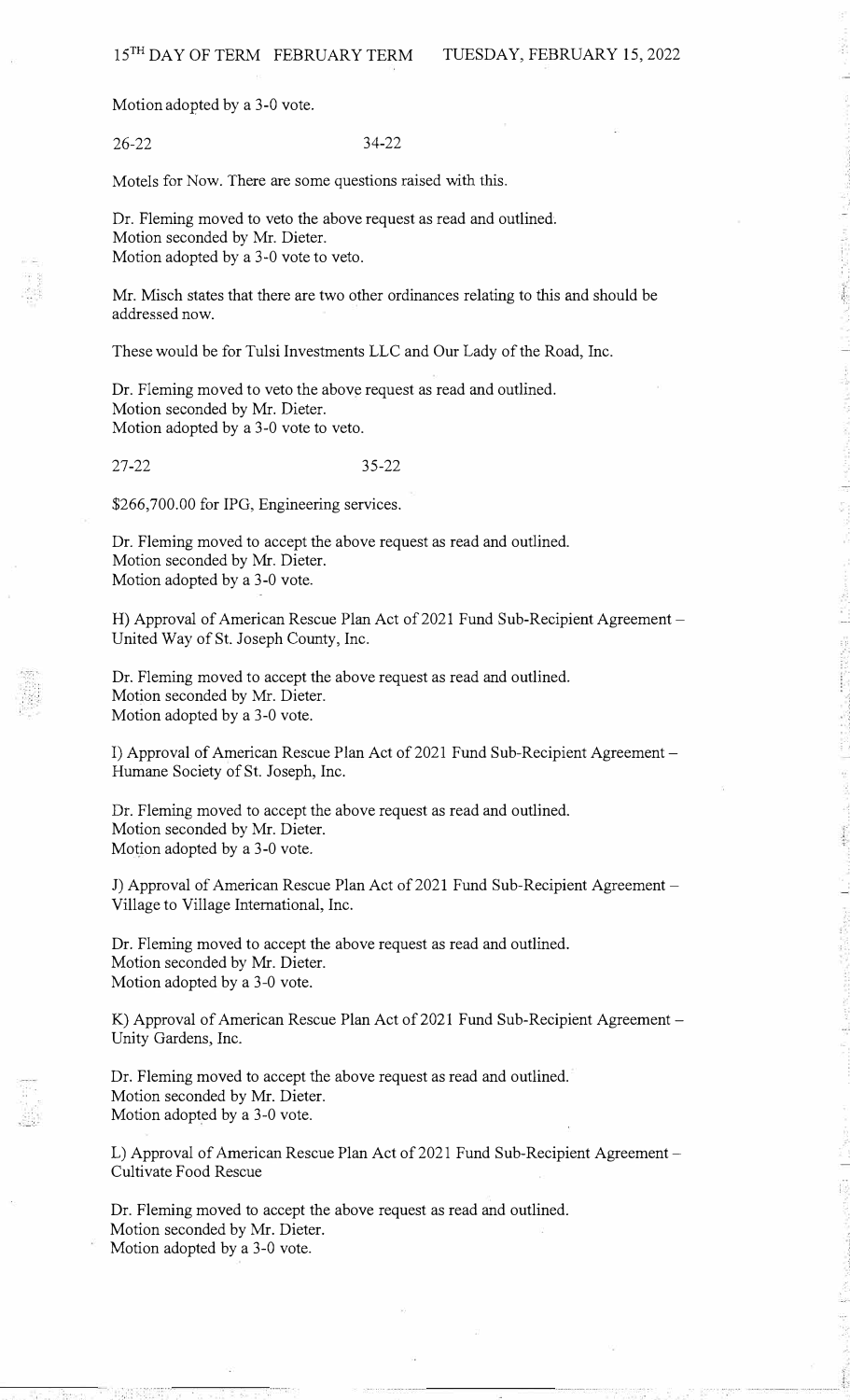M) Approval of American Rescue Plan Act of 2021 Fund Sub-Recipient Agreement  $-$ Youth Service Bureau of St. Joseph County, Inc.

Dr. Fleming moved to accept the above request as read and outlined. Motion seconded by Mr. Dieter. Motion adopted by a 3-0 vote.

N) Approval of American Rescue Plan Act of 2021 Fund Sub-Recipient Agreement -The Center for the Homeless, Inc.

Dr. Fleming moved to accept the above request as read and outlined. Motion seconded by Mr. Dieter. Motion adopted by a 3-0 vote.

O) Approval of American Rescue Plan Act of 2021 Fund Sub-Recipient Agreement -Tulsi Investment, LLC.

No action taken.

P) Approval of American Rescue Plan Act of 2021 Fund Sub-Recipient Agreement - Our Lady of the Road, Inc.

No action taken.

HUMAN RESOURCES: IN THE MATTER OF APPROVING TO AMMEND A CONTRACT FOR EXECUTIVE DIRECTOR OF THE AREA PLAN COMMISSION

Kimberly Karkiewicz, Human Resources Director, offices on the 7<sup>th</sup> floor.

This is an amended contract correcting an oversight in the agreement.

Dr. Fleming moved to accept the above request as read and outlined. Motion seconded by Mr. Dieter. Motion adopted by a 3-0 vote.

IN THE MATTER OF APPROVING AN EMPOYEE CONTRACT FOR PROJECT MANAGER

This is to fulfill a position created in the previous ordinances. This has been reviewed by counsel.

Dr. Fleming moved to accept the above request as read and outlined. Motion seconded by Mr. Dieter. Motion adopted by a 3-0 vote.

HEAL TH DEPARTMENT: IN THE MATTER OF APPROVING TO APPLY FOR A GRANT TO PROVIDE FOOD FOR WORKERS AT COVID CLINICS HELD AT THE UNIVERSITY OF NOTRE DAME

Amy Ruppe, Financial Director, offices on the 8<sup>th</sup> floor. This grant is to provide food for workers at COVID clinics held at the University of Notre Dame in 2021. The grant cycle is July 1, 2021, through June 20, 2022 and is a one time grant. There is not matching funds.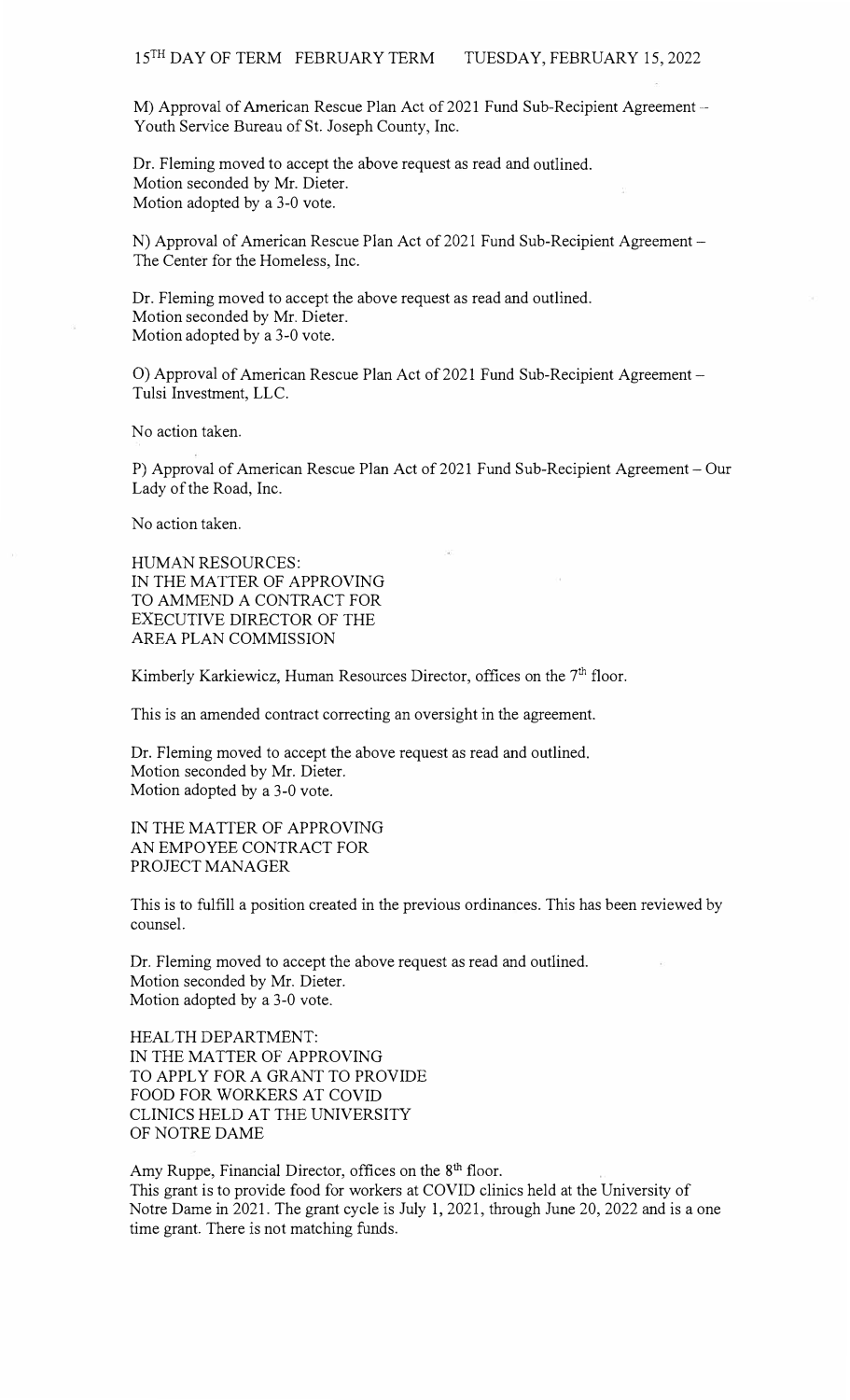Dr. Fleming moved to accept the above request as read and outlined. Motion seconded by Mr. Dieter. Motion adopted by a 3-0 vote.

## IN THE MATTER OF APPROVING FOR A MEDICAL RECORD AGREEMENT FOR COUNTY HEALTH DEPARTMENT

Peter Agostino, South Bend, IN.

This agreement allows the Health Department to move into the 21st century with electronic records. This was a loose end with some questions regarding certain points in the agreement. All issues have been resolved and we recommend that you move forward with this.

Dr. Fleming moved to accept the above request as read and outlined. Motion seconded by Mr. Dieter. Motion adopted by a 3-0 vote.

PSAP:

IN THE MATTER OF APPROVING A SETTLEMENT AGREEMENT WITH AFSCME REGARDING LATE PAYMENT UNDER CBA FOR 911 DISPATCHERS

Peter Agostino, South Bend, IN.

There was a glitch this year in administering the provisions of the collective bargaining agreement. This has been corrected, however certain employees had issues, late fees and other things as a result of that. This agreement was negotiated to make up for some of those losses at a rate of \$150 per employee.

Dr. Fleming moved to accept the above request as read and outlined. Motion seconded by Mr. Dieter. Motion adopted by a 3-0 vote.

IN THE MATTER OF APPROVING A PROFESSIONAL ENGINEERING SERVICES, EMERGENCY COMMUNICATION TOWER PROJECT

Peter Agostino, South Bend, IN.

This agreement provides engineering services for the north end tower. The proposal is from C&S in the amount of \$33,000. This will be reviewed and reported on at another meeting so we can get this put out to bid.

Dr. Fleming moved to accept the above request as read and outlined. Motion seconded by Mr. Dieter. Motion adopted by a 3-0 vote.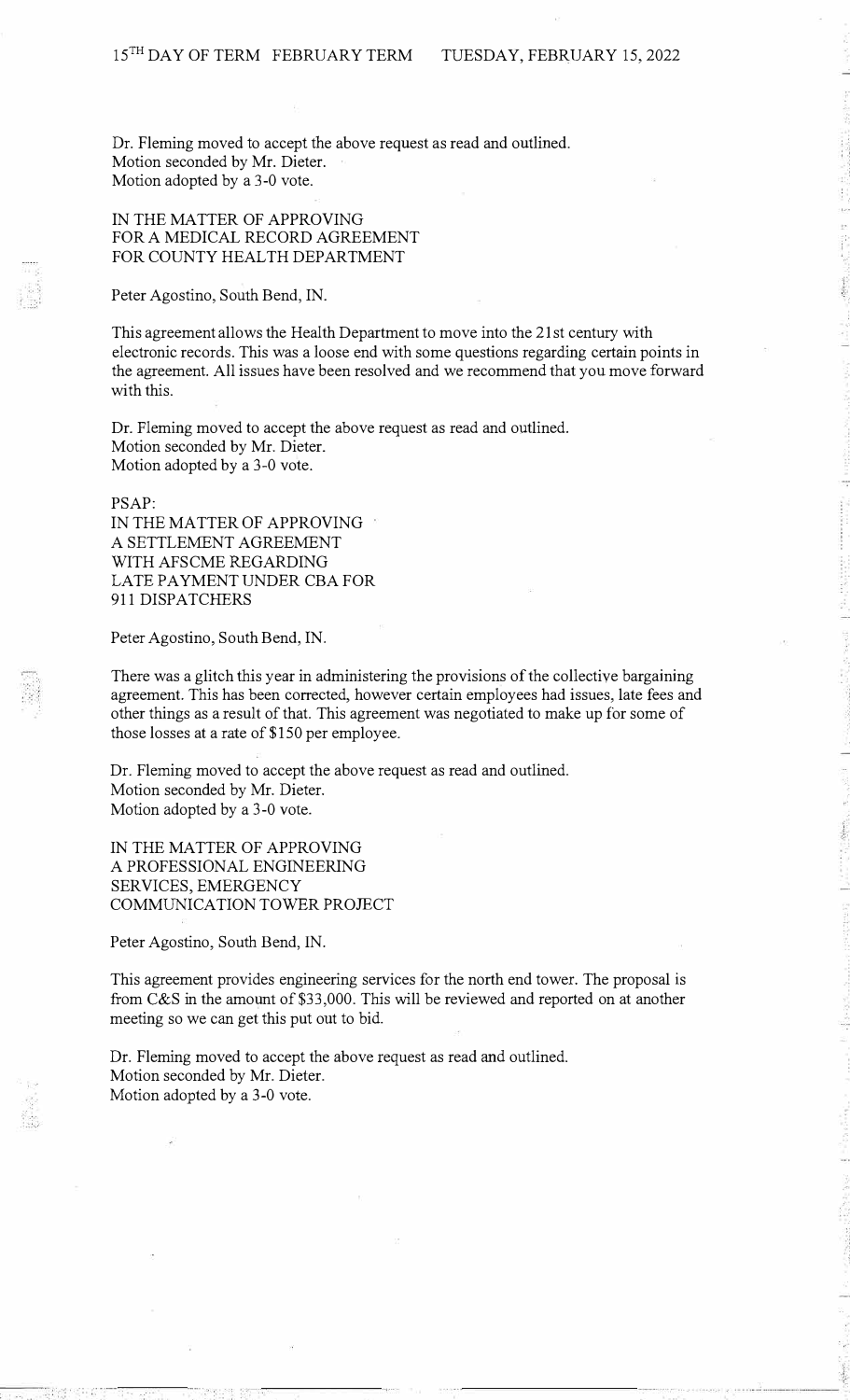### **INFRASTRUCTURE PLANNING AND GROWTH:**

| <b>Development/ Subdivision Requests</b>                                                 |
|------------------------------------------------------------------------------------------|
| <b>Description</b>                                                                       |
| 1. Irrevocable Letter of Credit - Clover Hills Subdivision                               |
| 2. Accept Subdivision Bond-Inverness Woods Phase 2                                       |
| 3. Irrevocable Letter of Credit - Fernwood Section 3                                     |
| 4. Irrevocable Letter of Credit - Cloverleaf Farms, Section 3                            |
| 5. Irrevocable Letter of Credit - New Prairie Knolls Phase 3 Subdivision                 |
| 6. Irrevocable Letter of Credit - New Prairie Knolls Phase 1 First Replat<br>Subdivision |
| 7. Irrevocable Letter of Credit - Boulder Bay Subdivision                                |
| 8. Irrevocable Letter of Credit - Westwood Knolls Subdivision                            |
| 9. Irrevocable Letter of Credit - The Farms Subdivision                                  |
| 10. Irrevocable Letter of Credit -Audubon Woods Section 2                                |
| 11. Irrevocable Letter of Credit - Stone Oak Farms Subdivision                           |
| 12. Irrevocable Letter of Credit - New Prairie Knolls Phase 4 Subdivision                |
| <b>Traffic Regulatory Requests</b>                                                       |
| Description                                                                              |

Motion made by Dr. Fleming to accept the recommendation of the Department of Infrastructure Planning and Growth in reference to the above request as read and outlined. Motion seconded by Mr. Dieter. Motion adopted by a 3-0 vote.

Sky Medors, County Engineer, office on the 7<sup>th</sup> floor. A) IN THE MATTER OF APPROVAL OF IEC BROADBAND EXPANSION PROJECT COMPLETION AFFIDAVIT

The final project cost is \$1,733,705.55.

Motion made by Dr. Fleming to accept the recommendation of the Department of Infrastructure Planning and Growth in reference to the above request as read and outlined. Motion seconded by Mr. Dieter. Motion adopted by a 3-0 vote.

B) IN THE MATTER OF APPROVAL TO ADVERTISE FOR DOUGLAS RD/ BITTERSWEET ROUNDABOUT INTERSECTION IMPROVEMENT

It is requested that this be advertised on February  $18<sup>th</sup>$  and  $25<sup>th</sup>$ , 2022.

Motion made by Dr. Fleming to accept the recommendation of the Department of Infrastructure Planning and Growth in reference to the above request as read and outlined. Motion seconded by Mr. Dieter.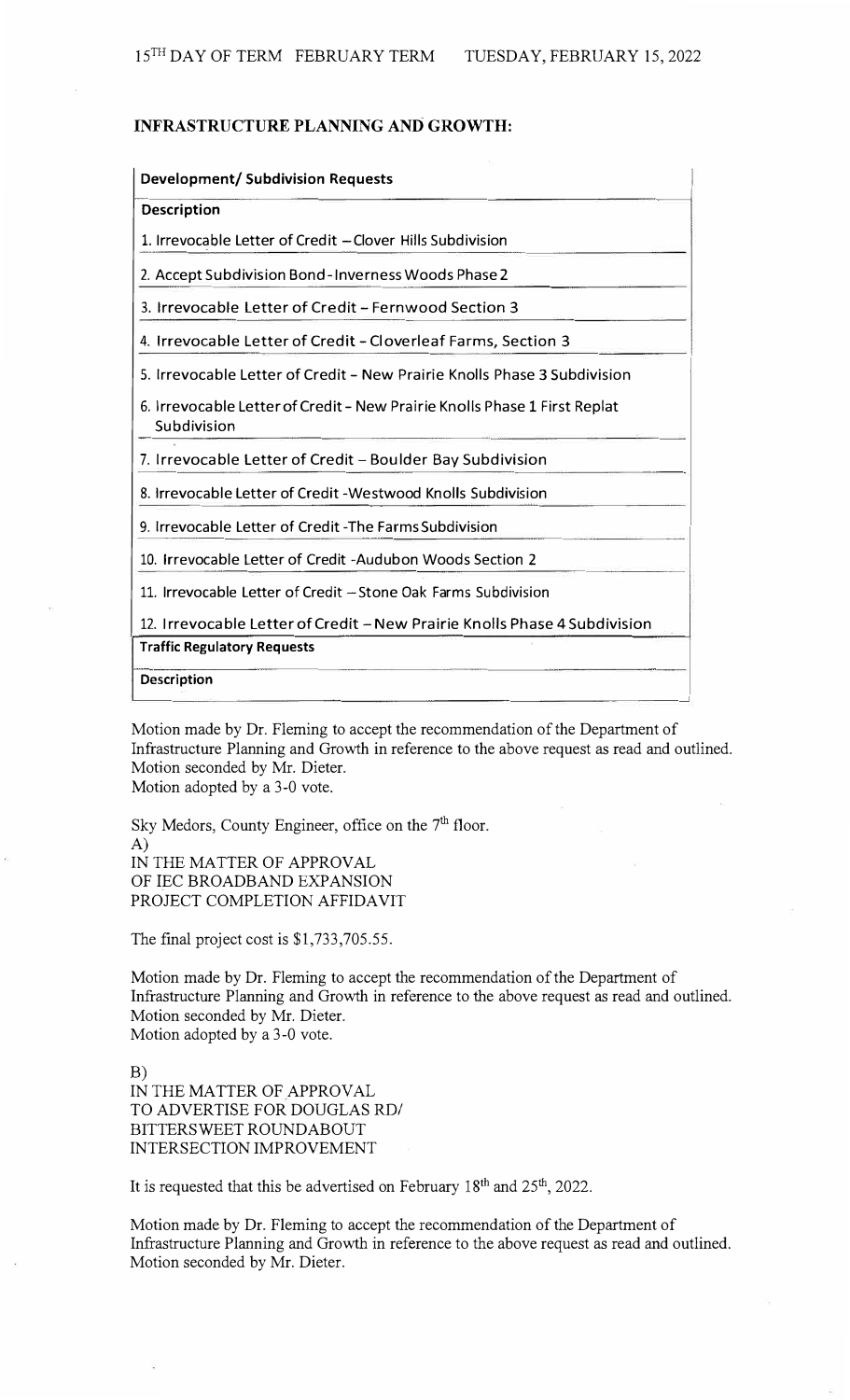Motion adopted by a 3-0 vote.

# C) IN THE MATTER OF APPROVING AMERICAN RESCUE PLAN PROFESSIONAL SERVICE PROPOSAL SW BROADBAND EXPANSION

Chris Brown, IPG, offices on the 11<sup>th</sup> floor.

This is the actual contract for this in the amount of \$226,700.00.

Motion made by Dr. Fleming to accept the recommendation of the Department of Infrastructure Planning and Growth in reference to the above request as read and outlined. Motion seconded by Mr. Dieter. Motion adopted by a 3-0 vote.

Bill Schalliol, Economic Development, offices on the 11<sup>th</sup> floor. D) IN THE MATTER OF APPROVING AN AWARD OF DEMOLITION QUOTE-SR 2 AND LARRISON BOULEY ARD PROPERTY

R&R Excavating came in with the low quote of \$78,710.00. We ask for your approval.

Motion made by Dr. Fleming to accept the recommendation of the Department of Infrastructure Planning and Growth in reference to the above request as read and outlined. Motion seconded by Mr. Dieter. Motion adopted by a 3-0 vote.

E)

IN THE MATTER OF APPROVING AN AWARD OF DEMOLITION QUOTE-56275 SNOWBERRY RD

Jackson Demolition Services Enterprise LLC came in with the low quote of \$47,000.00. We ask for your approval.

Motion made by Dr. Fleming to accept the recommendation of the Department of Infrastructure Planning and Growth in reference to the above request as read and outlined. Motion seconded by Mr. Dieter. Motion adopted by a 3-0 vote.

F) IN THE MATTER OF APPROVING AN AWARD OF DEMOLITION QUOTE-12900 E. MCKINLEY A VE.

Jackson Demolition Services Enterprise LLC came in with the low quote of \$24,500.00. We ask for your approval.

Motion made by Dr. Fleming to accept the recommendation of the Department of Infrastructure Planning and Growth in reference to the above request as read and outlined. Motion seconded by Mr. Dieter. Motion adopted by a 3-0 vote.

ST JOSEPH COUNTY POLICE: IN THE MATTER OF APPROVING ST. JOSEPH COUNTY TO ACCEPT POLICE VEHICLE-2011 DODGE CHALLENGER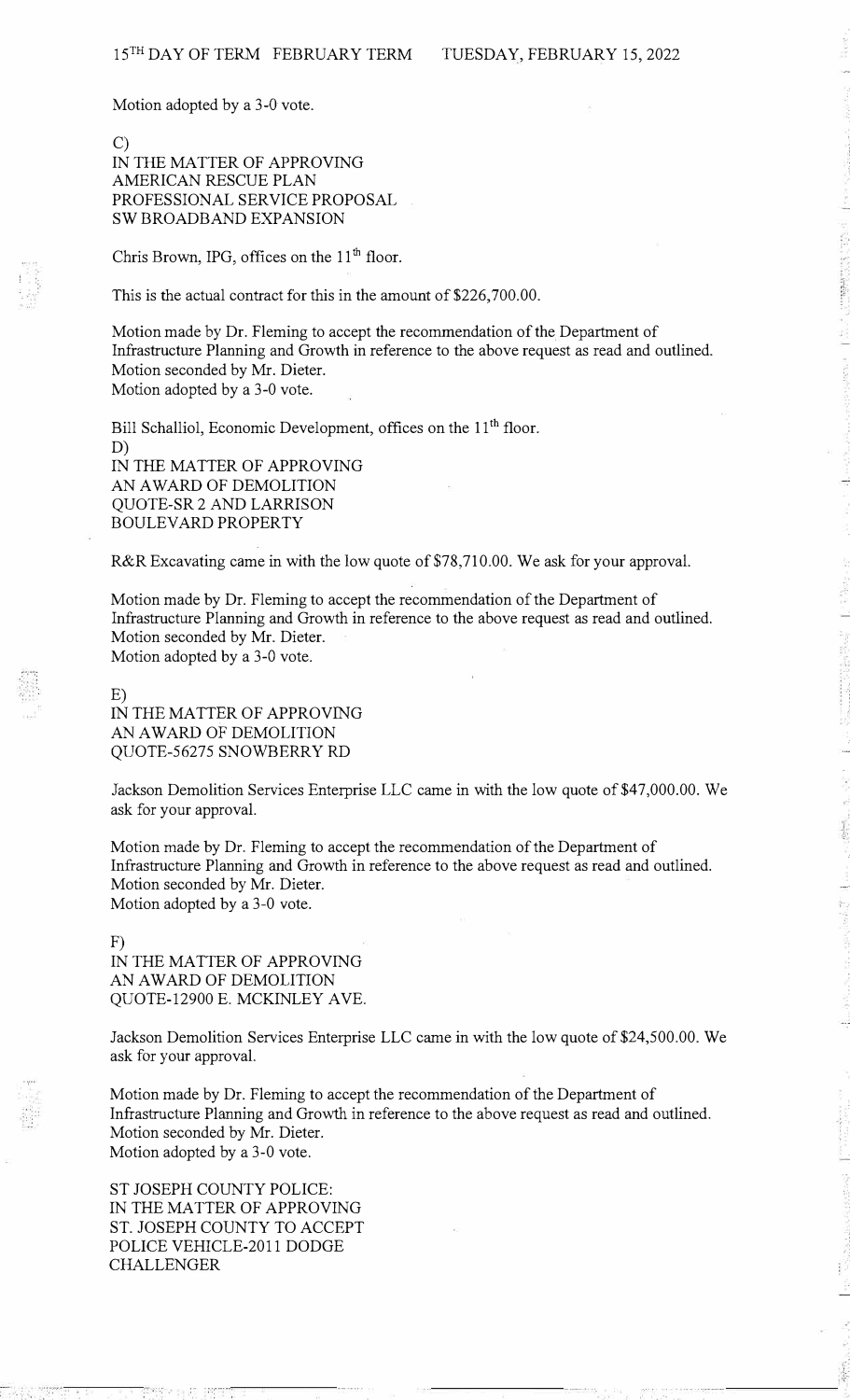Troy Warner, Sheriff's Attorney, South Bend, IN.

This will cover the next two items. These two vehicles were seized by a Federal Agency and then a forfeiture process was put in place by the US Attorney. This is a request for the approval for the department to receive those vehicles. The Federal law requires that we pay 20% of the appraised value of the vehicles. Those funds will be taken out of the asset forfeiture accounts. The first vehicle is a 2011 Dodge Challenger. The second vehicle is a 2017 Yamaha ATV.

Dr. Fleming moved to accept the above request as read and outlined. Motion seconded by Mr. Dieter. Motion adopted by a 3-0 vote.

ST JOSEPH COUNTY POLICE: IN THE MATTER OF APPROVING ST. JOSEPH COUNTY TO ACCEPT POLICE VEHICLE-2017 YAMAHA

Dr. Fleming moved to accept the above request as read and outlined. Motion seconded by Mr. Dieter. Motion adopted by a 3-0 vote.

### **OLD BUSINESS:**

No action taken.

A)

IN THE MATTER OF APPROVING RESOLUTION R-3-C-2022: RESOLUTION OF THE ST JOSEPH COUNTY BOARD OF COMMISSIONERS ESTABLISHING THE INTENT TO AMEND THE INTERLOCAL AGREEMENT FOR THE ADMINISTRATION OF SOLID WASTE MANAGEMENT DISTRICT USER FEES

B)

IN THE MATTER OF APPROVING A SECOND AMENDMENT TO INTERLOCAL AGREEMENT OF THE ADMINISTRATION OF SOLID WASTE MANAGEMENT DISTRICT ACCOUNT SERVICES

C)

IN THE MATTER OF APPROVING RESOLUTION R-4-C-2022: RESOLUTION OF THE ST JOSEPH COUNTY BOARD OF COMMISSIONERS ESTABLISHING THE INTENT OF SOLID WASTE MANAGEMENT DISTRICT USER FEES

D)

IN THE MATTER OF APPROVING EXTENSION TO INTERLOCAL AGREEMENT FOR THE COLLECTION OF SOLID WASTE MANAGEMENT DISTRICT USER FEES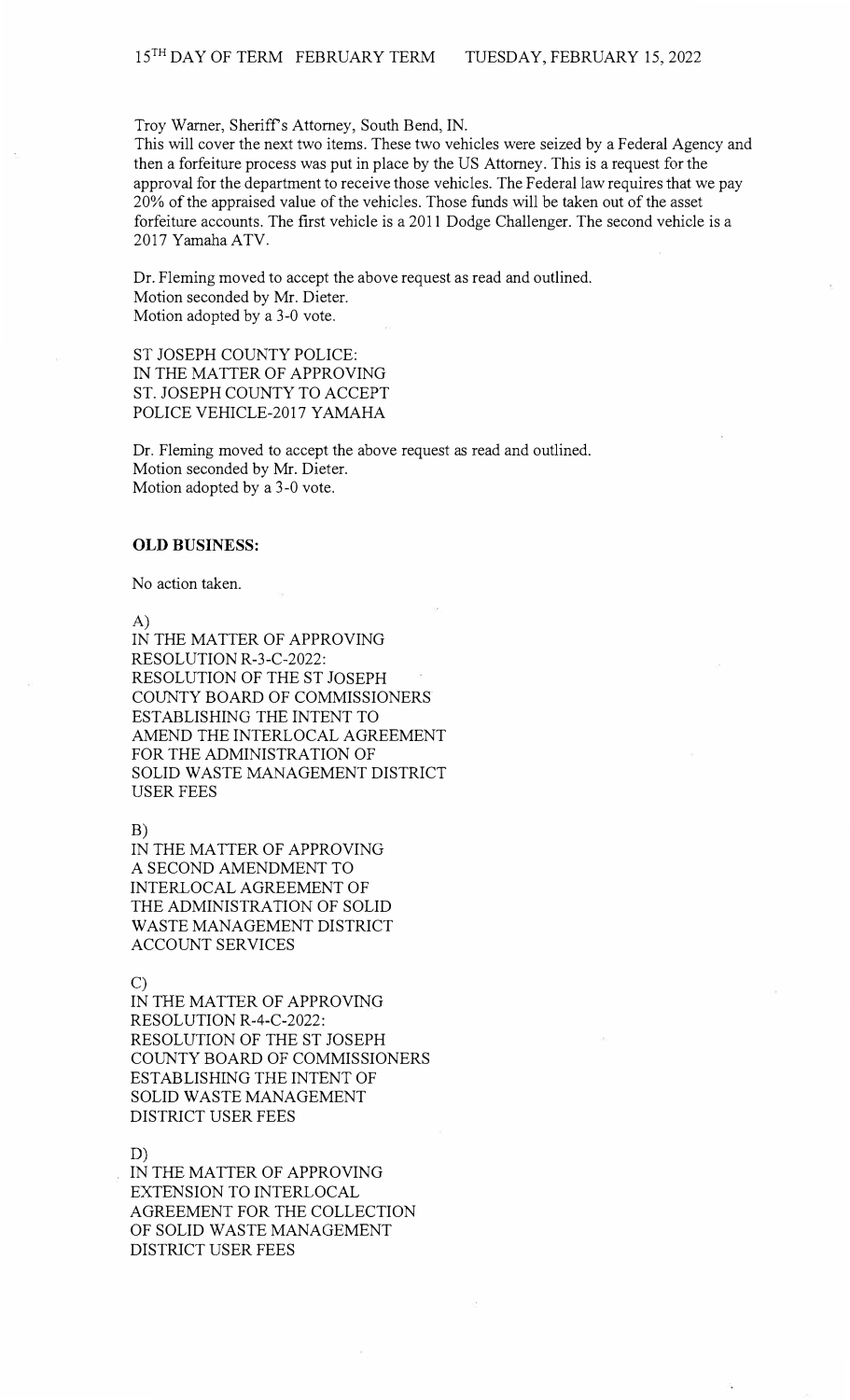## **PUBLIC COMMENTS:**

Ellen Reilander. Gives thanks for the appointment of the Board of Health.

There being no further business to come before the Board at this time, Mr. Kostielney asked for a motion to recess, Mr. Dieter so moved, seconded by Dr. Fleming. Meeting recessed by a 3-0 vote.

/ *I}*  ST. JOSEPH

\*Please refer to the St. Joseph County website for the full audio and visual of the St. Joseph County Commissioners meeting if needed.